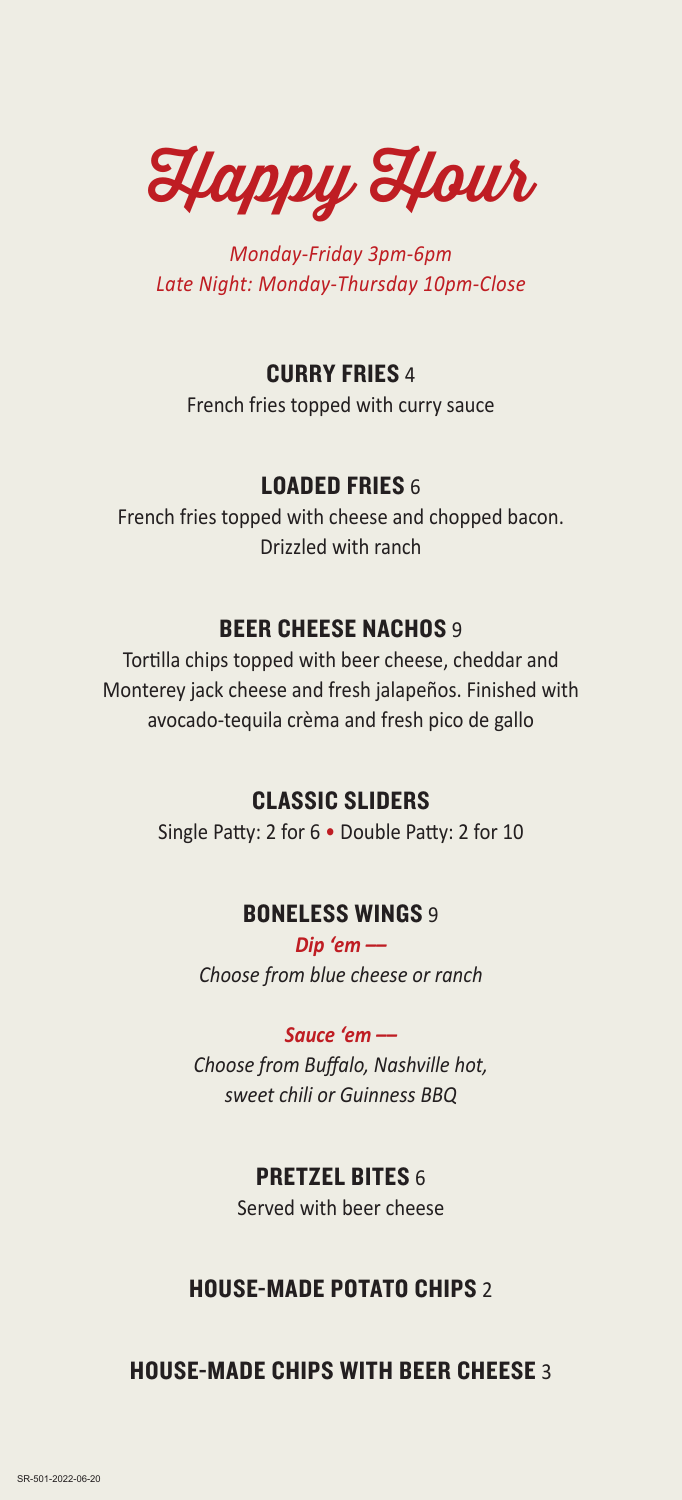Happy Hour

*Monday-Friday 3pm-6pm Late Night: Monday-Thursday 10pm-Close* 

## **\$4 OFF HOUSE WINE 128**

Chloe Chardonnay • Troublemaker Red Blend

## \$6 OFF

## **RUM BUCKETS 16 10**

Bacardi, Bacardi coconut, Bacardi mango, pineapple juice, orange juice, grenadine, fresh lemon juice

> \$2 OFF ALL DRAFTS

### 1/2 OFF SANGRIA

Red, White or Rosé Glass 11 5.5 • Pitcher 38 19

## COCKTAIL SPECIALS

## **BLUEBERRY MOJITO 6**

Bacardi Rum, Chambord Liqueur, blueberry puree, blueberries, lime juice, club soda, fresh mint. Blueberry and fresh mint garnish

## STRAWBERRY MULE 6

Tito's Vodka, Q Ginger Beer, strawberry purée, fresh lime. Strawberry and fresh mint garnish

## SPICY MARGARITA 11

Tanteo Jalapeño or Habanero Tequila, fresh lime juice, agave nectar. Chili salt rim, lime garnish

## BLACK CHERRY MANHATTAN 11

Bulleit Bourbon, Luxardo Black Cherry Liqueur, Amaro. Amarena cherry garnish

## DAILY SPECIALS

MONDAY: *Sangria Time (All Day!)* 1/2 off sangria glasses and pitchers

TUESDAY: *Martini Madness!* \$6 Tito's vodka and Bluecoat gin martinis

> WEDNESDAY: *Wine Down!* 1/2 off all bottles of wine

## THURSDAY: *Beer Geek Night!*

\$5 select craft beers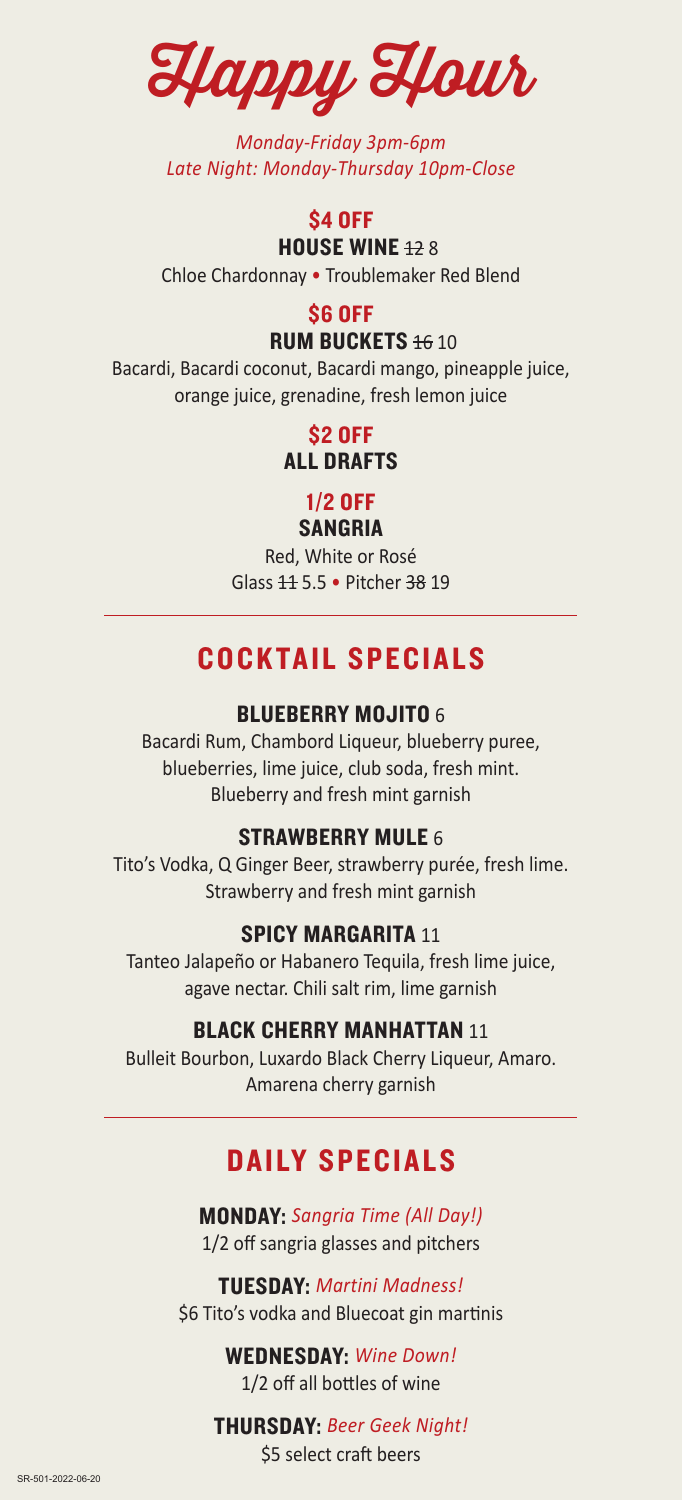Craft Cocktails

*We use premium liqueurs, fresh juices, house-made syrups and aromatics for our hand-crafted cocktails. Ask about additional selections.* 

#### **Pom-Tini** 13

Skyy Blood Orange Vodka, Cointreau, Pom Wonderful, fresh lime juice. Dried lime wheel garnish

#### **Palmer's Revenge** 12

Earl Grey Tea Infused Tito's Vodka, mint simple syrup, fresh lemon juice, fresh mint. Lemon and fresh mint garnish

#### **Skrewball Express** 12

Skrewball Peanut Butter Whiskey, chilled espresso, simple syrup. Espresso bean garnish

#### **Skinny Paloma** 13

Tequila Ocho Plata, Starlino Rosé, Q grapefruit soda, lime juice. Dried grapefruit slice garnish

#### **The Shannon Rose** 12

Glendalough Rose Gin, lime juice, vanilla simple syrup, club soda. Edible flower garnish

#### **Black Cherry Manhattan** 13

Bulleit Bourbon, Luxardo Black Cherry Liqueur, Amaro. Amarena cherry garnish

#### **Myers's Tropical Colada** 13

Myers's Dark Rum, Crème de Banana, Crème de Coconut, pineapple juice. Pineapple wedge and cherry garnish

#### **Tequila New Fashioned** 13

Milagro Reposada Tequila, Angostura Bitters, orange bitters, agave nectar. Torched orange twist and Amarena cherry garnish

#### **Blueberry Mojito** 13

Bacardi Rum, Chambord Liqueur, blueberry puree, blueberries, lime juice, club soda, fresh mint. Blueberry and fresh mint garnish

#### **Gin and Carrots** 15

Gray Whale Gin, carrot ginger juice, sage honey syrup, fresh lemon juice. Carrot twist garnish

#### **Shannon Rose Bloody Mary** 10

Tito's Vodka, house Bloody Mary mix, Guinness float. Lemon and celery garnish

#### **Espresso Martini** 13

Vanilla Bean Infused Prairie Vodka, Tia Maria Coffee Liqueur, light crème de cacao, espresso. Espresso bean garnish

#### **Irish Old Fashioned** 14

Buffalo Trace Bourbon, Guinness syrup, orange bitters. Torched orange twist garnish

#### **The Smoke Show** 16

Brugal Extra Viejo Rum, Foro Amaro, Trincheri Vermouth, Hella Smoked Chili Bitters, smoked with Whiskey Barrel Oak Chips. Dried mango garnish

#### **Spicy Margarita** 13

Tanteo Jalapeño or Habanero Tequila, fresh lime juice, agave nectar. Chili salt rim, lime garnish

#### **Aperol Spritz** 11

Aperol, Luca Paretti Prosecco, club soda. Orange wedge garnish

#### **Shannon Rose Sangria**

Glass 11 • Pitcher 38 Made with Red, White or Rosé Fresh fruit

#### **Rum Bucket** 16

Bacardi White Rum, Bacardi Coconut, Bacardi Mango, pineapple juice, orange juice, cherry syrup, fresh lemon juice. Fresh fruit garnish

*Ask about our seasonal in-house, barrel-aged Sagamore Rye Cocktail*

## **MULES** 12

#### **The Standard**

Tito's Vodka, Q Ginger Beer, fresh lime. Lime and fresh mint garnish

#### **Strawberry**

Tito's Vodka, Q Ginger Beer, strawberry purée, fresh lime. Strawberry and fresh mint garnish

#### **Rock Town Grapefruit**

Rock Town Grapefruit Vodka, Q Ginger Beer, fresh lime. Lime and fresh mint garnish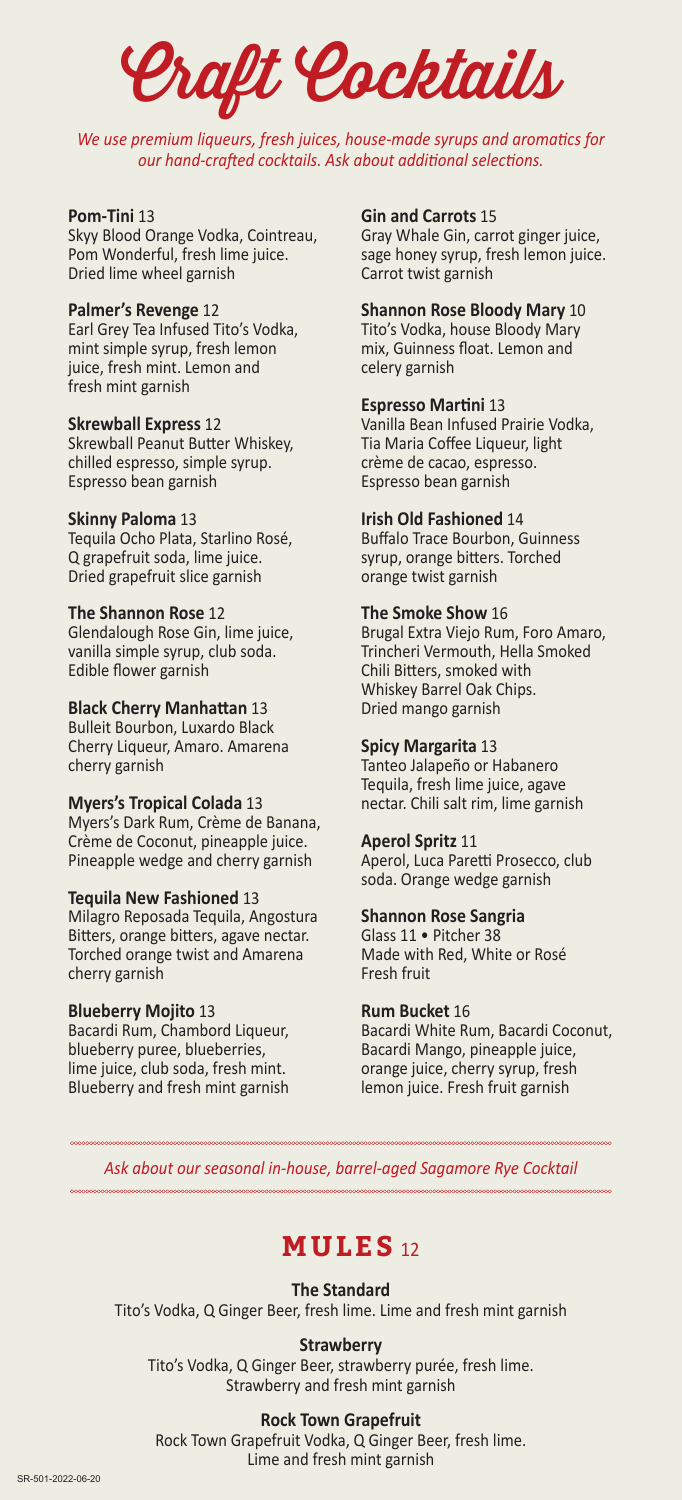

| <b>Style</b>                                                                                                                                                                                                        | ABV  | <b>Origin</b>        |
|---------------------------------------------------------------------------------------------------------------------------------------------------------------------------------------------------------------------|------|----------------------|
| <b>LAGER</b>                                                                                                                                                                                                        |      |                      |
| Shannon Rose Lager by Bolero Snort 7<br>Flavorful, sessionable amber-hued brew                                                                                                                                      | 5.0% | <b>New Jersey</b>    |
| Goose Island Summertime Kolsch 7.5<br>Light fruity aroma, bright crisp finish                                                                                                                                       | 5%   | <b>Illinois</b>      |
| Peak Organic Happy Hour 8<br>Crisp, clean and crushable.<br>Pairs well with everything                                                                                                                              | 4.7% | <b>Maine</b>         |
| Sam Adams Lager 7<br>Sharp, clean hop bitterness overlays sweet,<br>toasted malt with cracker notes                                                                                                                 | 5%   | <b>Massachusetts</b> |
| 3 Floyd's Speed Castle Pilsner 6.5<br>Crisp, refreshing and world-ending Pilsner                                                                                                                                    | 5.6% | Indiana              |
| ALE                                                                                                                                                                                                                 |      |                      |
| <b>Bronx Summer Pale Ale 7.5</b><br>Easy-drinking. Refreshing, kissed by citrus                                                                                                                                     | 5.2% | <b>New York</b>      |
| <b>Brooklyn Summer Ale 7</b><br>Pale ale, crisp, lightly floral, easy drinking                                                                                                                                      | 5%   | <b>New York</b>      |
| <b>IPA</b>                                                                                                                                                                                                          |      |                      |
| <b>Brix City Set Break 8</b><br>Double dry hopped with Citra, Mosaic<br>and Motueka                                                                                                                                 | 7.0% | <b>New Jersey</b>    |
| Kane Head High 7.5<br>Caramel malts, wheat, grapefruit, pine and<br>tropical fruit notes                                                                                                                            | 6.6% | <b>New Jersey</b>    |
| Sloop Juice Bomb 8<br>New England style, pineapple, guava, passion<br>fruit and orange, low-medium bitterness                                                                                                       | 6.5% | <b>New York</b>      |
| Dogfish 60 Min 8<br>Citrusy hops, cedar, pine, candied orange flavors                                                                                                                                               | 6.0% | <b>Delaware</b>      |
| <b>Forgotten Broadwalk Shore Shiver IPA 7.5</b><br>Resiny hop reminiscent of stone fruits mellowing<br>to a spicy finish New England style, pineapple,<br>guava, passion fruit and orange,<br>low-medium bitterness | 6.9% | <b>New Jersey</b>    |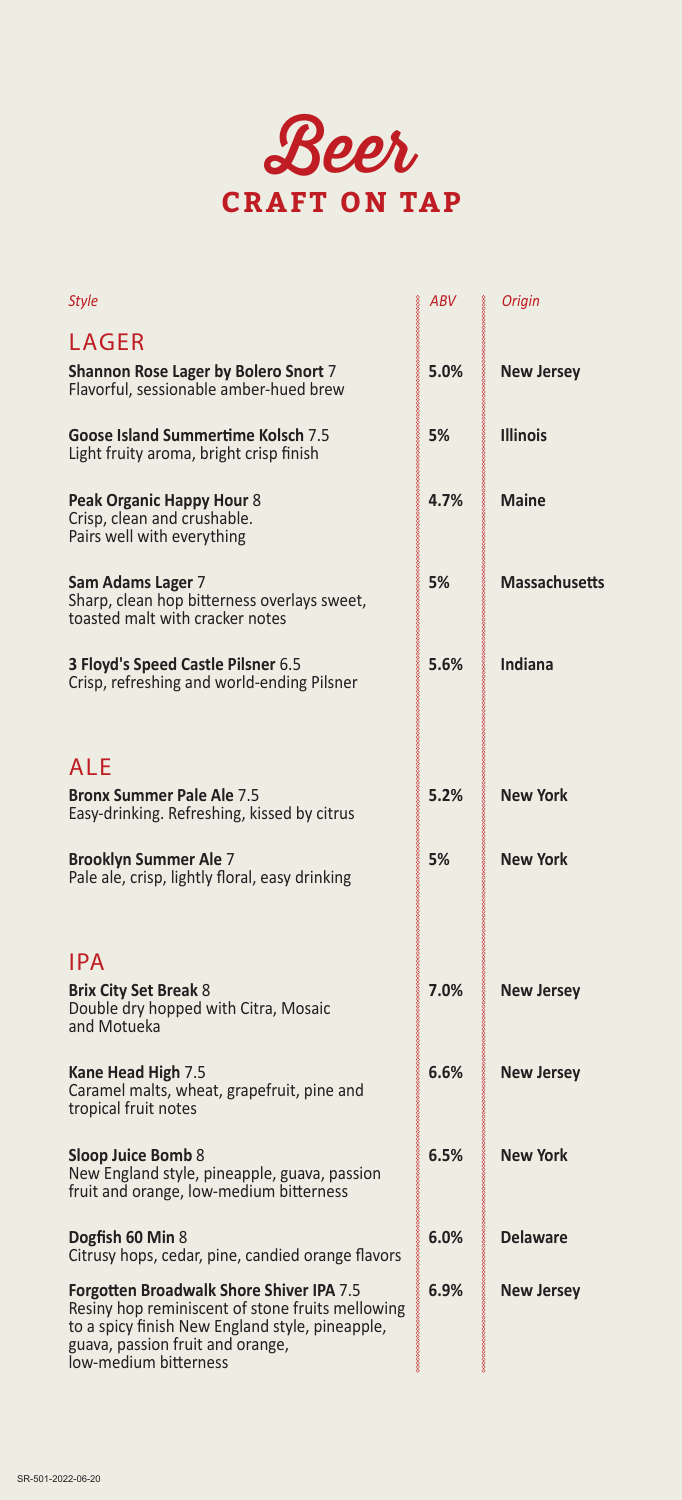

## IPA

| <b>Ghost Hawk Apex Predator 8</b><br>New England style with loads of fruity character<br>derived from El Dorado, Mosaic, Equanot<br>and Citra hops                                   | 6.8% | <b>New Jersey</b>    |
|--------------------------------------------------------------------------------------------------------------------------------------------------------------------------------------|------|----------------------|
| <b>Evil Genius #Adulting 7.5</b><br>Guava IPA, notes of tropical fruit, watermelon<br>and lemon with slightly sweet malt backbone                                                    | 5.2% | Pennsylvania         |
| <b>BELGIAN-STYLE &amp; WHEAT</b><br><b>Bell's Oberon 7.5</b><br>Wheat ale fermented with Bell's signature<br>house ale yeast, with a spicy hop character<br>with mildly fruiy aromas | 5.8% | Michigan             |
| <b>Blue Moon 6</b><br>Ale spiced with fresh coriander and orange                                                                                                                     | 5.4% | Colorado             |
| <b>Sam Adams Summer Ale 7.5</b><br>Lemon peel, crisp wheat character,<br>citrus and peppery finish                                                                                   | 5.3% | <b>Massachusetts</b> |
| <b>Victory Summer Love 7.5</b><br>Sublime, earth famialiarity of noble European<br>hops, clean German malts. Surprising burst of<br>lemony refreshment                               | 5.2% | Pennsylvania         |
| <b>Ommegang Three Philosophers 7.5</b><br>brown sugar, dark fruit, caramel, vanilla, cocoa,<br>roasted malt, tart cherries                                                           | 9.7% | <b>New York</b>      |
| <b>SOUR ALE/FRUIT BEER</b><br><b>Golden Road Mango Cart 7.5</b><br>A light Wheat Ale bursting with lots of fresh<br>mango flavor and aroma, crisp and refreshing                     | 4.0% | <b>California</b>    |
| <b>CIDER</b>                                                                                                                                                                         |      |                      |
| <b>Magners 7</b><br>Varieties of apples, fruity complex character                                                                                                                    | 4.5% | <b>Ireland</b>       |
| <b>Ironbound Cider 8</b><br>Seasonal cider that tastes great!                                                                                                                        | 7.0% | <b>New Jersey</b>    |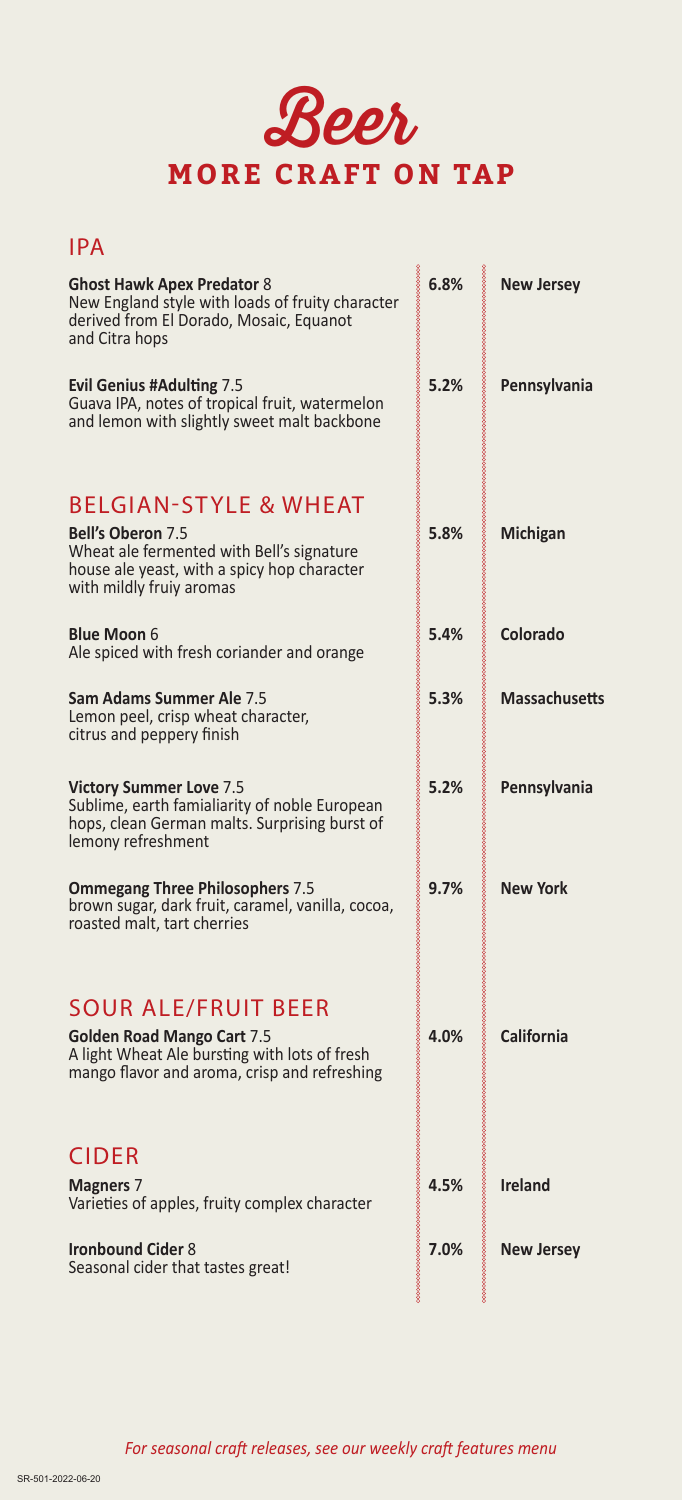## Beer **DOMESTIC + IMPORT ON TAP**

| <b>Style</b>                                                                                              | <b>ABV</b> | Origin                |
|-----------------------------------------------------------------------------------------------------------|------------|-----------------------|
| <b>ALE</b><br>Smithwick's 7<br>Irish red style ale - rich ruby color<br>and creamy head                   | 4.5%       | <b>Ireland</b>        |
| LAGER<br><b>Bud Light 5</b><br>American and imported hops,<br>barley malts and rice                       | 4.2%       | <b>Missouri</b>       |
| <b>Coors Light 5</b><br>American-style lager - cold, crisp and refreshing                                 | 4.2%       | Colorado              |
| Harp 7<br>Vienna-style Irish lager - buttery, sweet aroma                                                 | 5.0%       | <b>Ireland</b>        |
| <b>Stella Artois 7</b><br>Pale lager with sweet herbal notes                                              | 5.2%       | <b>Belgium</b>        |
| <b>Bass 6</b><br>English style pale ale                                                                   | 5.0%       | <b>United Kingdom</b> |
| <b>Yuengling 5</b><br>Light amber American style lager                                                    | 4.4%       | Pennsylvania          |
| STOUT<br>Guinness 8<br>Irish dry stout                                                                    | 4.2%       | <b>Ireland</b>        |
| LOCAL<br>Ask your server or bartender to see what we have<br>that is new from the following NJ breweries. |            |                       |
| <b>Magnify Brewing Co.</b>                                                                                |            | <b>Fairfield</b>      |
| <b>Brix City Brewing</b>                                                                                  |            | Little Ferry          |
| The Alementary Brewing Co.                                                                                |            | <b>Hackensack</b>     |
| <b>Bolero Snort Brewery</b>                                                                               |            | <b>Carlstadt</b>      |
| <b>Czig Meister Brewing Co.</b>                                                                           |            | <b>Hackettstown</b>   |
| <b>Ghost Hawk Brewing Co.</b>                                                                             |            | <b>Clifton</b>        |

## **ENJOY OUR FEATURED FLIGHTS**

### GUINNESS <sup>11</sup>

**Guinness**

**All Irish Black & Tan** *Smithwick's & Guinness* **Black Velveteen** *Ironbound Cider & Guinness* **Black Rose** *Shannon Rose Lager & Guinness*  **Black & Blue** *Guinness & Blue Moon* 

## LOCAL <sup>9</sup>

**Shannon Rose Lager, Flying Fish Seasonal, Kane Head High, Magners Cider**

## BUILD YOUR OWN <sup>10</sup>

**Select any four beers on tap**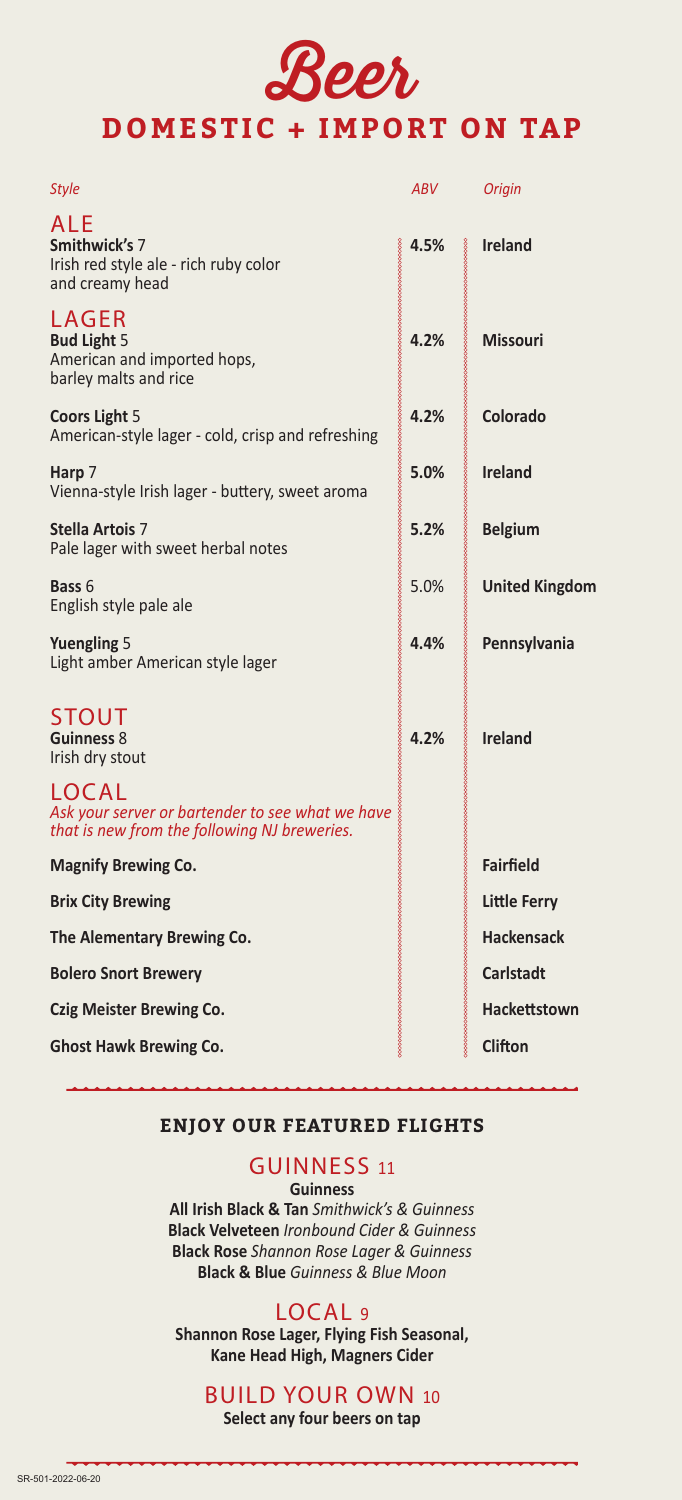Beer

## **CRAFT BOTTLES + CANS**

| Style                                                                                                                                  | <b>ABV</b> | Origin               |
|----------------------------------------------------------------------------------------------------------------------------------------|------------|----------------------|
| LAGER<br>Lagunitas Pils 6.5<br>Full-flavored, hoppy Czech-style pilsner,<br>light and crisp                                            | 6.2%       | <b>California</b>    |
| Six Point Crisp Pils 6.5 (can)<br>Crisp American pilsner, caramel malts,<br>spicy hops, hint of honey                                  | 5.4%       | <b>New York</b>      |
| ALE<br><b>Weyerbacher Blithering Idiot 7.5</b><br>Malty notes of dates and figs with hints of<br>cinnamon, rum raisin and banana bread | 11.1%      | Pennsylvania         |
| Sierra Nevada Pale Ale 6.5<br>Pine, grapefruit, light malt sweetness                                                                   | 5.6%       | California           |
| <b>Glutenberg American Pale Ale 7.5</b><br>(16 oz. can) Gluten-free<br>Toasted bread, coffee, caramel, chestnuts                       | 5.5%       | Canada               |
| <b>STOUT &amp; PORTER</b><br>Smuttynose Robust Porter 6<br>Roasted malts, sweet dark chocolate, earth hops,<br>coffee, oak and caramel | 6.2%       | <b>New Hampshire</b> |
| Great Lakes Edmund Fitzgerald Porter 6.5<br>Milk chocolate, malts, smoke, earthy hops                                                  | 5.8%       | Ohio                 |
| <b>Founders Breakfast Stout 7.5</b><br>Strong coffee notes, chocolate, oats,<br>roasted malts                                          | 8.3%       | Michigan             |
| Flying Dog Gonzo 7.5<br>Imperial porter, roasted chocolate, coffee<br>and vanilla malt flavors balanced with a<br>unique hop bite      | 9.2%       | <b>Maryland</b>      |

## **CRAFT CAN BUCKET** 30

Choose any five 12 oz. craft cans.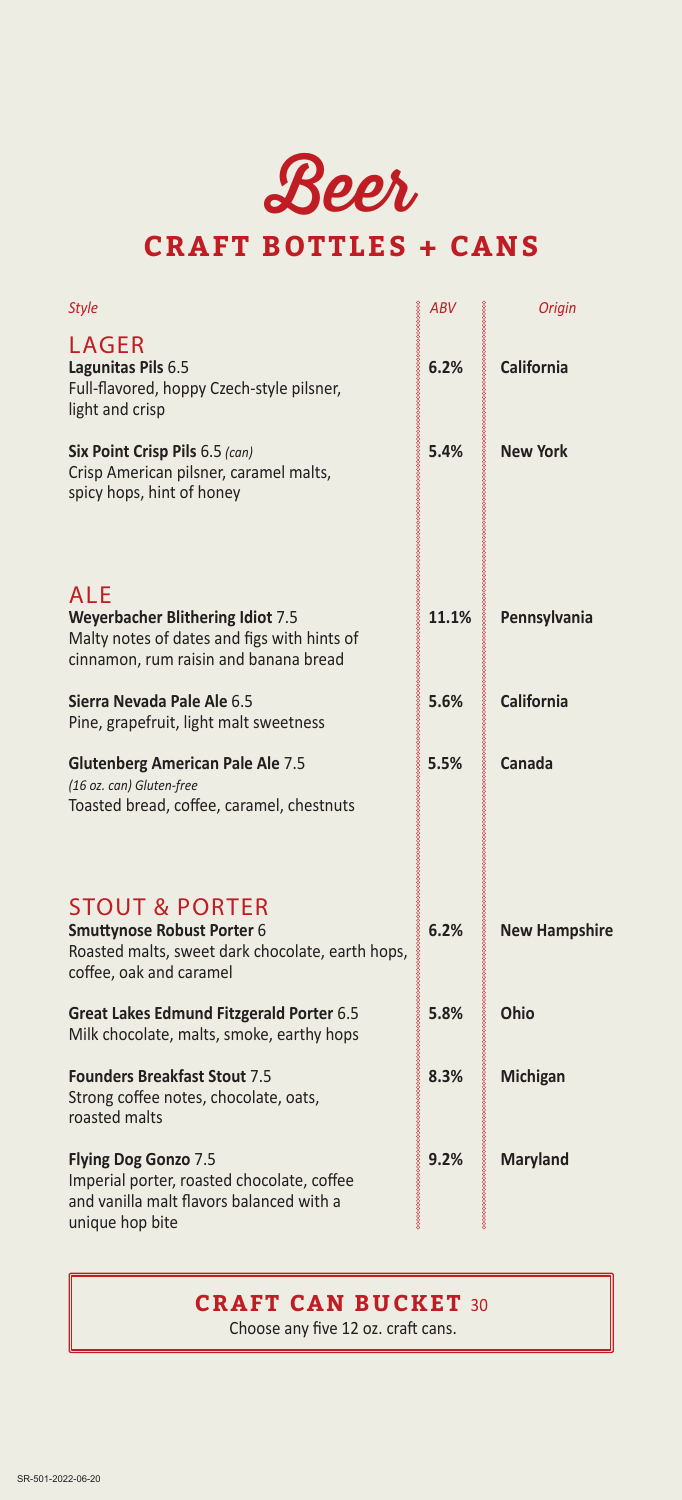

## **CRAFT BOTTLES + CANS**

| <b>Style</b>                                                                                                                                        | ABV  | <b>Origin</b>        |
|-----------------------------------------------------------------------------------------------------------------------------------------------------|------|----------------------|
| <b>IPA</b><br>Glutenberg IPA 7.5 (16 oz. can) Gluten-free<br>Grapefruit, apricot, lemon and floral notes                                            | 6.0% | Canada               |
| <b>Flying Dog Raging Bitch 7</b><br>Belgian-style IPA, sweet malts, pine and<br>grapefruit, exotic fruit yeast notes                                | 8.3% | <b>Maryland</b>      |
| Stone Fear Movie Lions 7.5 (16 oz. can)<br>West coast style IPA, tropical fruits, big citrus<br>and pine notes                                      | 8.5% | <b>California</b>    |
| Jersey Girl Rake Breaker 7.5 (16 oz. can)<br>Tropical New England-style IPA with<br>sweet lemon, orange and grapefruit                              | 6.5% | <b>New Jersey</b>    |
| Deschutes Fresh Squeezed 7.5 (12 oz can)<br>Juicy citrus and grapefruit, Citra<br>and Mosaic hops                                                   | 6.4% | <b>New York</b>      |
| Founders All Day IPA 6.5 (12 oz can)<br>Brewed with a complex array of ingredients.<br>Balanced for optimal aromatics and a clean finish.           | 4.7% | Michigan             |
| <b>BELGIAN-STYLE &amp; WHEAT</b><br>Allagash White 7 (12 oz can)<br>Lemon, grass, wheat, coriander, citrus                                          | 5.2% | <b>Maine</b>         |
| Paulaner Hefe Weiss 7 (16.9 oz can)<br>Wheat, bread, banana, cloves, spicy hops                                                                     | 5.5% | Germany              |
| <b>CIDER</b><br>Original Sin Black Widow 6.5 (12 oz can)<br>Blackberries, freshly pressed New York apples<br>and champagne yeast                    | 6.0% | <b>New York</b>      |
| Downeast Cider 7 (12 oz can)<br>Unfiltered cider, freshly pressed Maine apples<br>(Red Delicious, Yellow Delicious, McIntosh,<br>Cortland and Gala) | 5.1% | <b>Massachusetts</b> |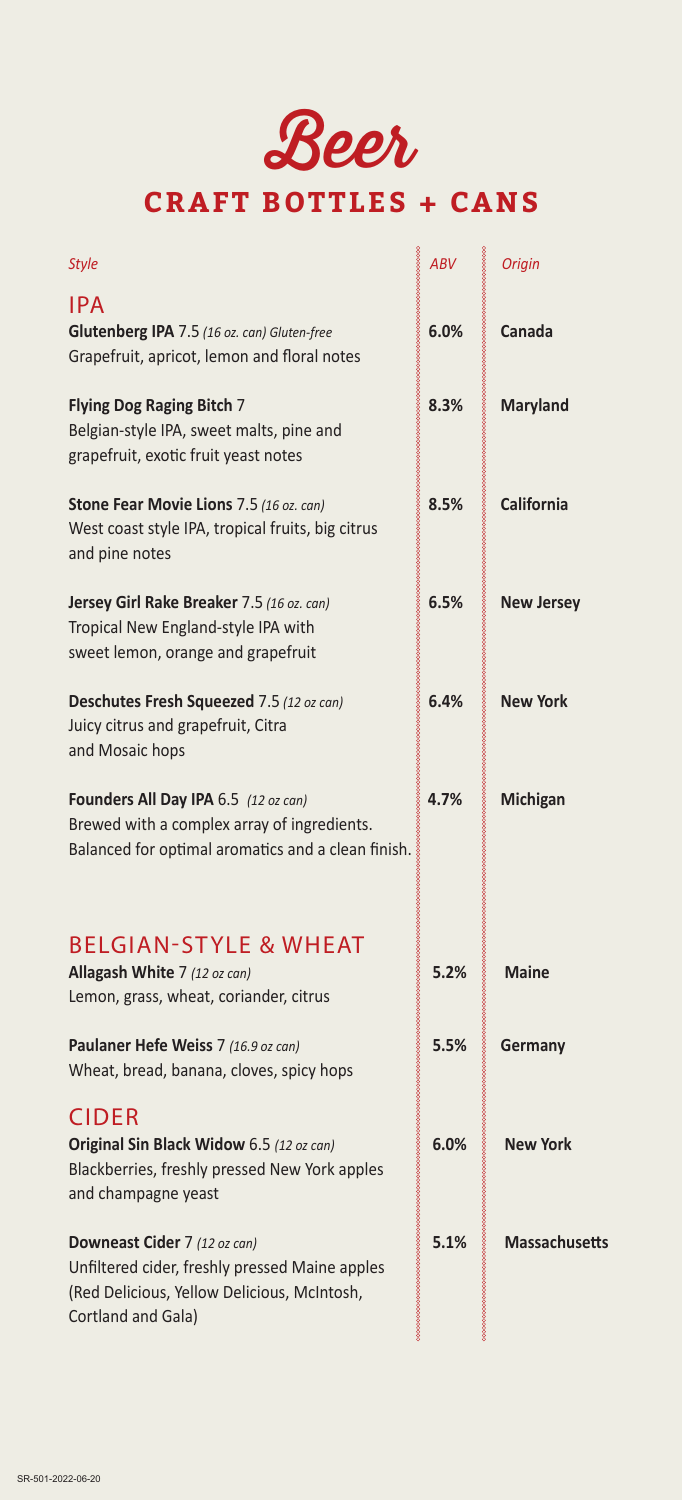# Beer

## **DOMESTIC + IMPORT BOTTLES + CANS**

| <b>Style</b>                                                                                                                                     | ABV   | <b>Origin</b>      |
|--------------------------------------------------------------------------------------------------------------------------------------------------|-------|--------------------|
| LAGER<br><b>Budweiser 5</b><br>Blend of American and imported hops,<br>barley malts and rice                                                     | 5.0%  | <b>Missouri</b>    |
| <b>Bud Light 5</b><br>American and imported hops,<br>barley malts and rice                                                                       | 4.2%  | <b>Missouri</b>    |
| <b>Coors Light 5</b><br>American-style lager - cold, crisp<br>and refreshing                                                                     | 4.2%  | Colorado           |
| <b>Michelob Ultra 5</b><br>Specially selected grains for a smooth,<br>refreshing beer with fewer calories                                        | 4.2%  | <b>Missouri</b>    |
| <b>Miller Lite 5</b><br>Triple hop-brewed lager                                                                                                  | 4.2%  | Wisconsin          |
| Pabst Blue Ribbon 5<br>American lager in a can                                                                                                   | 4.7%  | <b>California</b>  |
| <b>Amstel Light 6</b><br>Light and dark pilsner malts, hoppy bitterness                                                                          | 3.5%  | <b>Netherlands</b> |
| Corona <sub>6</sub><br>Pale Mexican-style lager                                                                                                  | 4.6%  | <b>Mexico</b>      |
| Corona Light 6<br>Pale, light Mexican-style lager                                                                                                | 4.1%  | <b>Mexico</b>      |
| Heineken 6<br>Pale-style lager                                                                                                                   | 5.0%  | <b>Netherlands</b> |
| Heineken Light 6<br>Pale-style lager                                                                                                             | 3.3%  | <b>Netherlands</b> |
| Killian's Irish Red 5<br>Rich, amber lager                                                                                                       | 4.9%  | Colorado           |
| Beck's 6<br>German-style pilsner                                                                                                                 | 5.0%  | Germany            |
| <b>HARD SELTZER</b>                                                                                                                              |       |                    |
| High Noon Assorted Flavors 6 (can)<br>Refreshing, made with real vodka and real juice                                                            | 5.0%  | <b>California</b>  |
| <b>NON-ALCOHOLIC</b><br>Kaliber (NA) 5<br>Non-alcoholic beer                                                                                     | 0.05% | Colorado           |
| Brooklyn Special Effects IPA (NA) 7 (12 oz can)<br>Bright hop aromas and crisp citrus flavors of our<br>favorite IPAs to the non-alcoholic world | 0.04% | <b>New York</b>    |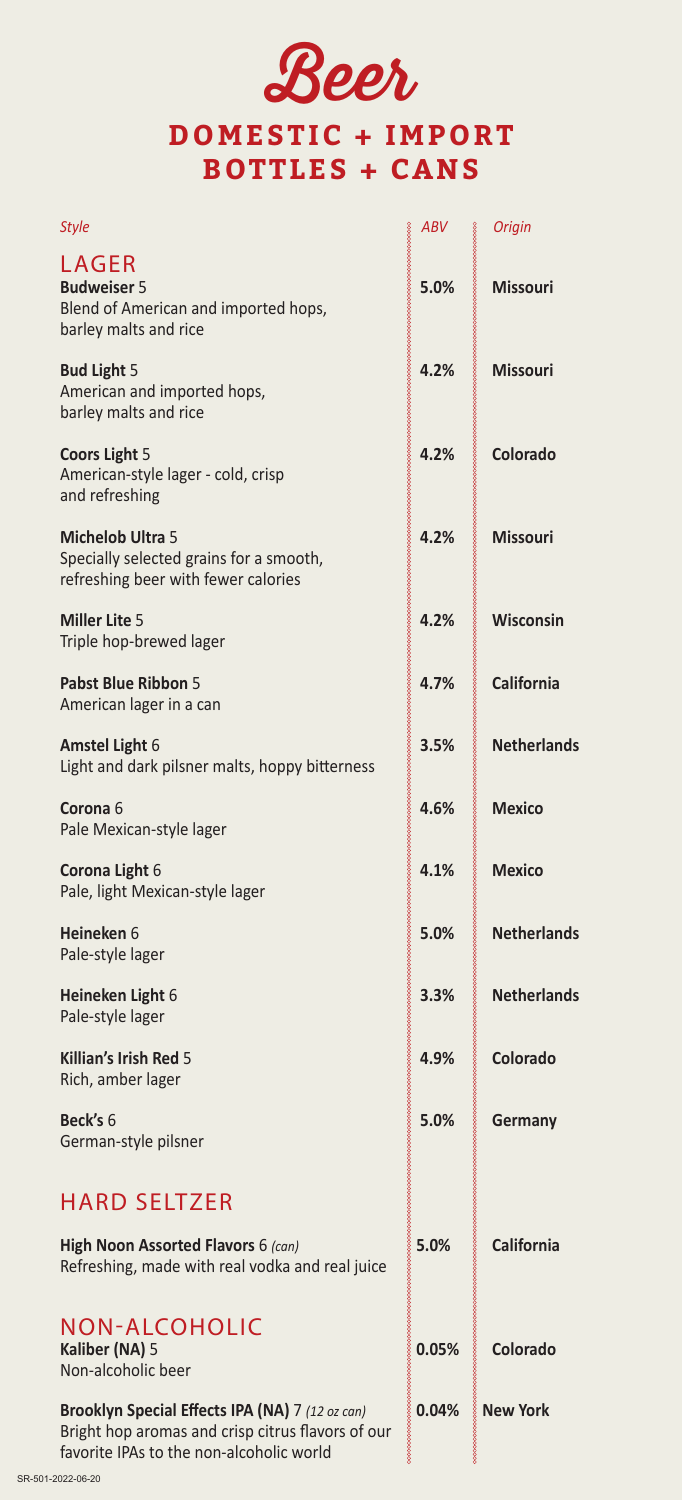

|                                                                                                                                                                                                                  |    | & Proof & Origin        |
|------------------------------------------------------------------------------------------------------------------------------------------------------------------------------------------------------------------|----|-------------------------|
| <b>Jameson</b> 14<br>Round, smooth with sweet, spicy, toasted wood notes                                                                                                                                         | 80 | Cork, IE                |
| Jameson 18 Year 47.5<br>Black raisins, cherry preserves and dates                                                                                                                                                | 86 | Cork, IE                |
| Jameson Caskmates IPA Edition 12<br>Light citrus flavour and pleasant hoppy aroma to<br>Jameson's triple distilled Irish Whiskey                                                                                 | 80 | Cork, IE                |
| <b>Tullamore D.E.W. 12.5</b><br>Maltiness, charred wood, natural flavor and barley                                                                                                                               | 80 | Cork, IE                |
| Tullamore D.E.W. 12 Year 22<br>Mellow with clear flavors of Irish pot still, unpeated moss                                                                                                                       | 80 | Cork, IE                |
| <b>Tullamore D.E.W. 14 Year 26</b><br>Big, creamy malt with loads of vanilla tannins.<br>Ripe, sweet red grape and a hint of poached apple                                                                       | 83 | Cork, IE                |
| Egan's Vintage Grain 14.5<br>Aged in bourbon casks and with a nose of vanilla and<br>hints of caramel, this Single Grain is sweet and<br>characterful, with a charming complexity                                | 92 | Offaly, IE              |
| Egan's 10 Year 20<br>Amber like color, with a delicate aroma. Malty and<br>creamy, with complex hints of cereal and a smooth<br>silkiness. A big finish and what appears to be an<br>endless aftertaste          | 94 | Offaly, IE              |
| <b>Midleton Very Rare 54</b><br>Ripe fruit reminiscent of banana and plum.<br>Brown sugar shows on the finish                                                                                                    | 80 | Midleton, IE            |
| John Powers 12.5<br>Peppery in the mouth with notes of cardamom,<br>green apple and spiced earth                                                                                                                 | 86 | Midleton, IE            |
| <b>Bushmills Irish Whiskey 12.5</b><br>Peach and cocoa come through with a salty,<br>mineral-driven finish following suit                                                                                        | 92 | <b>Bushmills, IE</b>    |
| <b>Redbreast Single Pot 12 Year 26</b><br>Toasted oak, light brown sugar and cedar lead into<br>a creamy, yet briny mouth-feel                                                                                   | 80 | Midleton, IE            |
| <b>Redbreast 15 Year 31</b><br>Creamy and smooth, notes of cooked fruit, fried banana,<br>orange groves, nutmeg, butterscotch and caramel latte                                                                  | 92 | Midleton, IE            |
| Redbreast 21 Year 69<br>Vanilla, toasted oak, sherry nuttiness, pot still spices,<br>fleshy fruit finished with barley                                                                                           | 92 | Midleton, IE            |
| Slane 11<br>Notes of vanilla, banana, butterscotch, dried stone fruits<br>and subtle baking spice                                                                                                                | 80 | <b>Boyne Valley, IE</b> |
| Clyde May's Alabama Style Whiskey 12.5<br>Vanilla, toasted oak, sherry nuttiness, pot still spices,<br>fleshy fruit finished with barley                                                                         | 85 | Kentucky                |
| <b>Misunderstood Ginger Spiced Whiskey 12.5</b><br>Aged in used American oak barrels, and proudly infused<br>and bottled in Kentucky. Notes of vanilla, caramel, toffee,<br>spice and a refreshing ginger finish | 80 | <b>Montclair, NJ</b>    |

## **EMERALD ISLE FLIGHT** 29

 Egan's Vintage Grain, Egan's 10 Year, Tullamore D.E.W., Tullamore D.E.W. 14 Year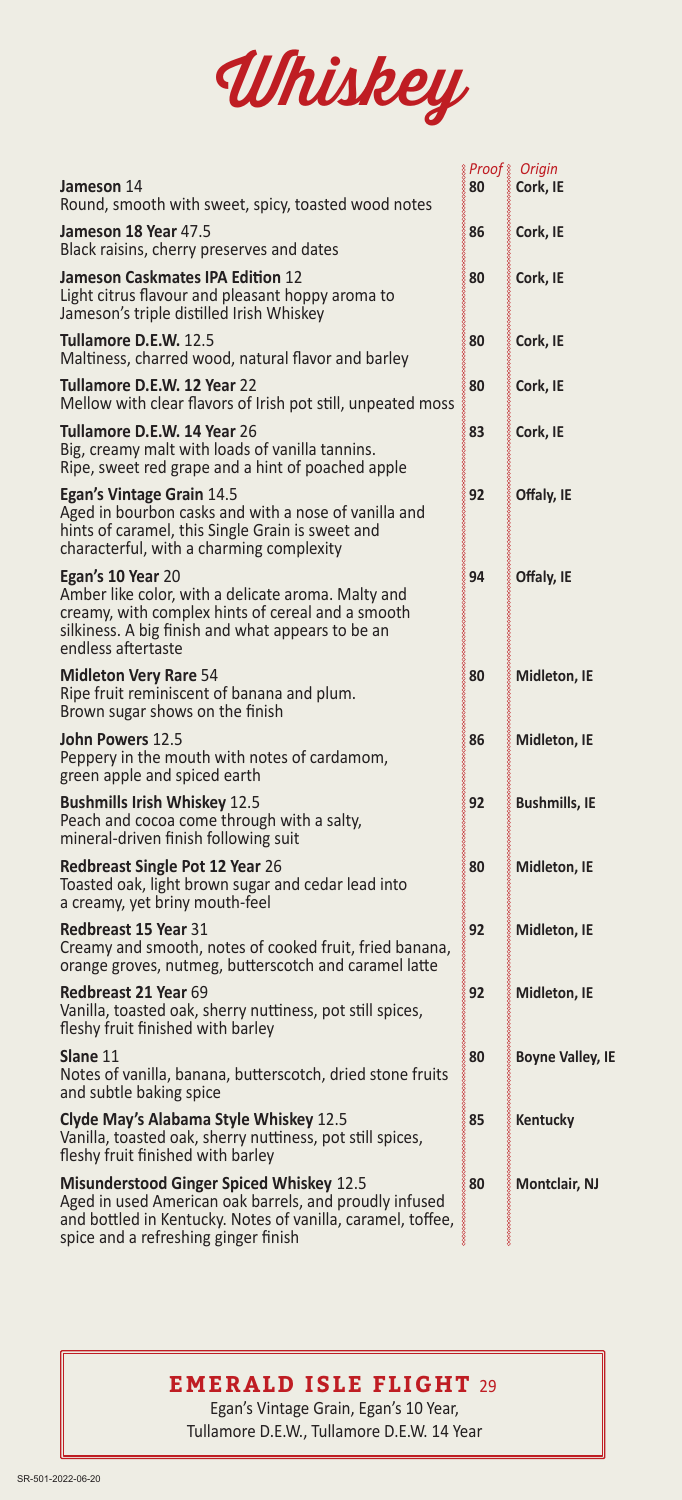

|                                                                                                                                                                                              |      | Proof & Origin      |
|----------------------------------------------------------------------------------------------------------------------------------------------------------------------------------------------|------|---------------------|
| Angel's Envy 14.5<br>Subtle vanilla, ripe fruit, maple syrup, toast and<br>bitter chocolate                                                                                                  | 87   | Louisville, KY      |
| <b>Angel's Envy Rye 27</b><br>Aromas of sweet butterscotch, toasted notes of vanilla,<br>hints of spice, dark fruits and sherry, buttery rum flavors,<br>raisin and cherry in the background | 100  | Louisville, KY      |
| <b>Blanton's 22</b><br>Vanilla, honey, caramel, clove with honey, citrus finish                                                                                                              | 93   | Frankfort, KY       |
| <b>Hudson Manhattan Rye 30</b><br>Nutshell, cola, medicinal bark, honey grain<br>and pink peppercorn                                                                                         | 92   | Gardiner, NY        |
| Eagle Rare 12.5<br>Bold, dry, delicate, notes of candied almonds, very rich<br>cocoa. Finish is dry and lingering                                                                            | 90   | Frankfort, KY       |
| Clyde May's 12.5<br>Soft, sweet nose of brown sugar, baked apricot,<br>wild strawberry and nutmeg                                                                                            | 92   | Kentucky            |
| <b>Woodford Reserve 14.5</b><br>Gentle nose or orange blossom, crème brulee,<br>overripe banana and mango                                                                                    | 90   | Shively, KY         |
| Elijah Craig 12 Year 12.5<br>Caramel, butterscotch, vanilla, hint of charred oak<br>and ocean breeze                                                                                         | 94   | Bardstown, KY       |
| <b>Widow Jane 27</b><br>Deep cherry notes and light tannic finish. Aromas of<br>butter, cream and toffee with cherry wood and olive oil                                                      | 93   | Brooklyn, NY        |
| Knob Creek 12.5<br>Grassy, spicy notes in the nose. Melted butter and<br>oak with a dark, peppery finish                                                                                     | 100  | <b>Clermont, KY</b> |
| Knob Creek Rye 12.5<br>Bottled at a full 100 proof, highest quality rye, spicy,<br>smooth flavor                                                                                             | 100  | Clermont, KY        |
| <b>Bulleit 12</b><br>Charred oak, smoky backbone and clean finish                                                                                                                            | 90   | Lawrenceburg,<br>КY |
| <b>Bulleit Rye 12</b><br>Spices, peach, cherries and orange zest                                                                                                                             | 90   | Lawrenceburg,<br>КY |
| <b>Michter's US*1 14.5</b><br>Rich caramel with balanced vanilla, smoky depth<br>with an oak finish                                                                                          | 91   | & Louisville, KY    |
| <b>Buffalo Trace 12</b><br>Brown sugar and spice, oak, toffee, dark fruit and anise                                                                                                          | 90   | Frankfort, NY       |
| Jefferson's Ocean 27<br>Vanilla, barrel spices, cherries and apples                                                                                                                          | 90   | Crestwood, KY       |
| Maker's Mark 12.5<br>Sweet, balanced with caramel, vanilla, fruity essences                                                                                                                  | 90   | Louisville, KY      |
| <b>Rocktown Bourbon 16</b><br>sweet and smoky perfume of roasted corn, breakfast<br>cereal and brown sugar with delicate baked cherry notes.                                                 | 92   | <b>Arkansas</b>     |
| <b>Blood Oath 32</b><br>slight apple on the nose with hints of vanilla and<br>cinnamon. On the palate ripe apples and juicy pears<br>with hints of butterscotch and chocolate.               | 98.6 | Kentucky            |

**BOURBON FLIGHT** 29

Angel's Envy, Bulleit, Elijah Craig 12 Year, Blanton's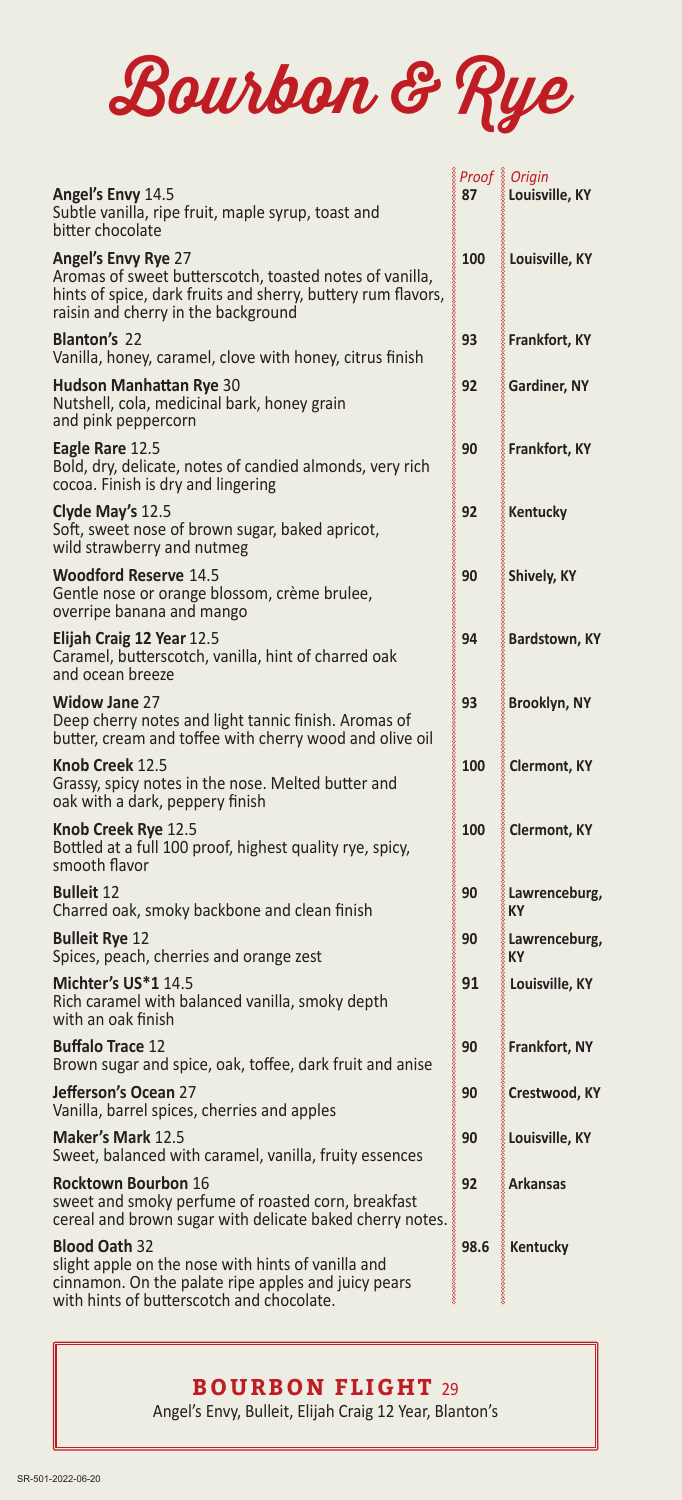

|                                                                                                                                           |                  | Proof & Origin         |
|-------------------------------------------------------------------------------------------------------------------------------------------|------------------|------------------------|
| Johnnie Walker Black 14.5<br>Fresh grains, earth and wood chips. Baking spices,<br>sweet barley and campfire                              | 2000000000<br>80 | Glascow, SCO           |
| <b>Johnnie Walker Blue 53</b><br>Rich, toasty and honey in the mouth with rolled oats,<br>crème brulee and toasted nutmeg shining through |                  | 80-86 & Glascow, SCO   |
| <b>Macallan 12 Year 22</b><br>Vanilla, ginger, dried fruit, sherry sweet, wood smoke,<br>dried fruit and spice                            | 86               | Moray, SCO             |
| Lagavulin 16 Year 32<br>Strong peat smoke, dried fruit, dried grass, cocoa,<br>candied lemons and pine oil                                | 86               | Islay, SCO             |
| <b>Glenlivet 22</b><br>Apple cores, creamy citrus with almonds and apple finish                                                           | 80               | Moray, SCO             |
| Glenfiddich 22<br>Characteristic sweet, fruity notes. Develops into<br>elements of butterscotch, cream, malt and subtle<br>oak flavor     | 80               | <b>Banffshire, SCO</b> |
| Dalwhinnie 23<br>Malt, citrus fruits mingled with honey sweetness                                                                         | 86               | Dalwhinnie, SCO        |
| <b>Chivas Regal 14</b><br>Light and crisp in the mouth. The flavors are distinctly<br>spicy with a touch of sea salt                      | 80               | Moray, SCO             |
| Glenmorangie Lasanta 22<br>Sultanas, oranges, walnuts and butter toffee                                                                   | 92               | Ross-shire, SCO        |
| <b>Glenmorangie Quinta Ruban 22</b><br>Dark chocolate-enrobed walnuts                                                                     | 92               | Ross-shire, SCO        |
| <b>Glenmorangie Nectar D'Or 28</b><br>Lemon tart, toasted almonds and honey                                                               | 92               | Ross-shire, SCO        |
| Glengoyne 15 Year 28<br>Rich palate with notes of toffee popcorn and ground<br>walnuts followed by an oaky-malt finish                    | 86               | Dumgoyne, SCO          |
| <b>Talisker Storm 28</b><br>Spicy oak, smoked beef and pepper with<br>rich caramel notes                                                  | 91.6             | Skye, SCO              |
| Oban 14 Year 32<br>A light whiff of the sea. Spicy smoke and fruits with<br>a long oak and toffee finish                                  | 86               | Oban, SCO              |
| <b>Balvenie 22</b><br>Toasted caramel, raisins and plums with a hint of<br>chocolate on the finish                                        | 80               | Speyside, SCO          |

## **SCOTCH FLIGHT** 34

Dalwhinnie, Glenlivet, Lagavulin 16 Year, Macallan 12 Year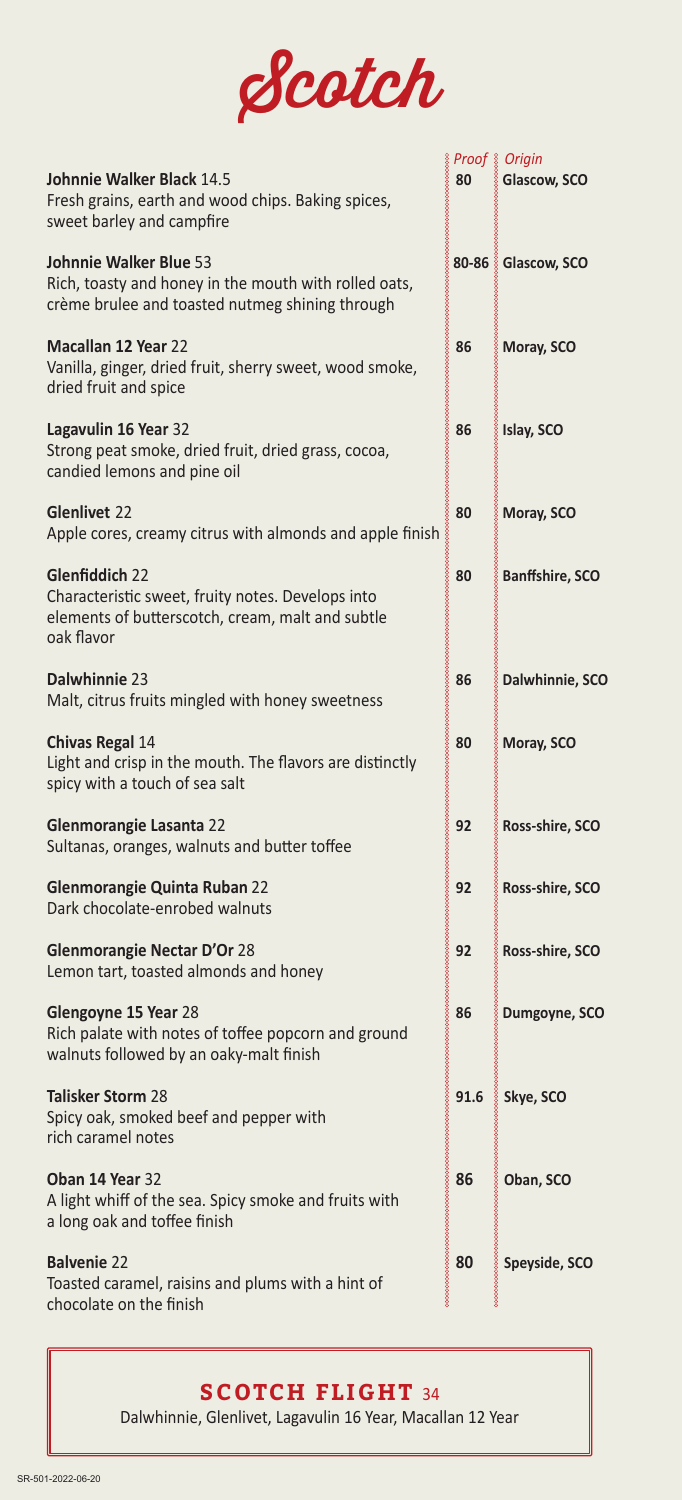

| Style                                                                                                                                                    | ABV | Origin        |
|----------------------------------------------------------------------------------------------------------------------------------------------------------|-----|---------------|
| <b>BLANCO/SILVER</b><br>Patron Silver 15<br>Fruit and c itrus aroma, light pepper finish                                                                 | 80  | Jalisco, MX   |
| <b>Casamigos Blanco 14.5</b><br>100% Blue Weber Agave, hints of citrus and vanilla                                                                       | 80  | Jalisco, MX   |
| Don Julio Blanco 22<br>100% Blue Weber Agave, hints of citrus                                                                                            | 80  | Jalisco, MX   |
| Tanteo 12.5<br>100% Blue Weber Agave Tequila infused with Mexican<br>peppers. Choose from two expressions: Original<br>Jalapeño and Extra Spicy Habanero | 80  | Chihuahua, MX |
| REPOSADO<br>Casamigos Reposado 15.5<br>Aged for 7 months in premium American white oak,<br>soft, slightly oaky, hints of caramel and cocoa               | 80  | Jalisco, MX   |
| <b>Milagro Select Reposado 22</b><br>Clean, vanilla taste, white pepper and cinnamon spices                                                              | 80  | Jalisco, MX   |
| Teremana Reposado 12<br>Notes of oak and vanilla with a smooth, rich finish                                                                              | 80  | Jalisco, MX   |
| Ocho Plata Reposado 16.5<br>Citrus, cinnamon, dried fruit and almond on the palate<br>with a lingering hint of spearmint on the finish.                  | 80  | <b>Mexico</b> |
| <b>AÑEJO</b><br>Milagro Añejo 14.5<br>Aged 14-24 months in American oak. Notes of caramel,<br>coconut, chocolate, tobacco, tropical fruit                | 80  | Jalisco, MX   |
| Casamigos Añejo 21<br>Aged 14 months in premium American white oak,<br>hints of spice and barrel oak                                                     | 80  | Jalisco, MX   |
| <b>MEZCAL</b><br><b>Casamigos Mezcal 21</b><br>Tones of smoke with hints of tamarind, pomegranate,<br>banana, mango                                      | 80  | Oaxaca, MX    |
| <b>RESERVE</b><br><b>Don Julio 1942 46</b><br>Produced in small batches, aged for a minimum<br>of 2.5 years. Warm oak, vanilla, roasted agave taste      | 80  | Jalisco, MX   |

## **TEQUILA FLIGHT** 32

Patron Silver, Casamigos Reposado, Milagro Anejo, Don Julio 1942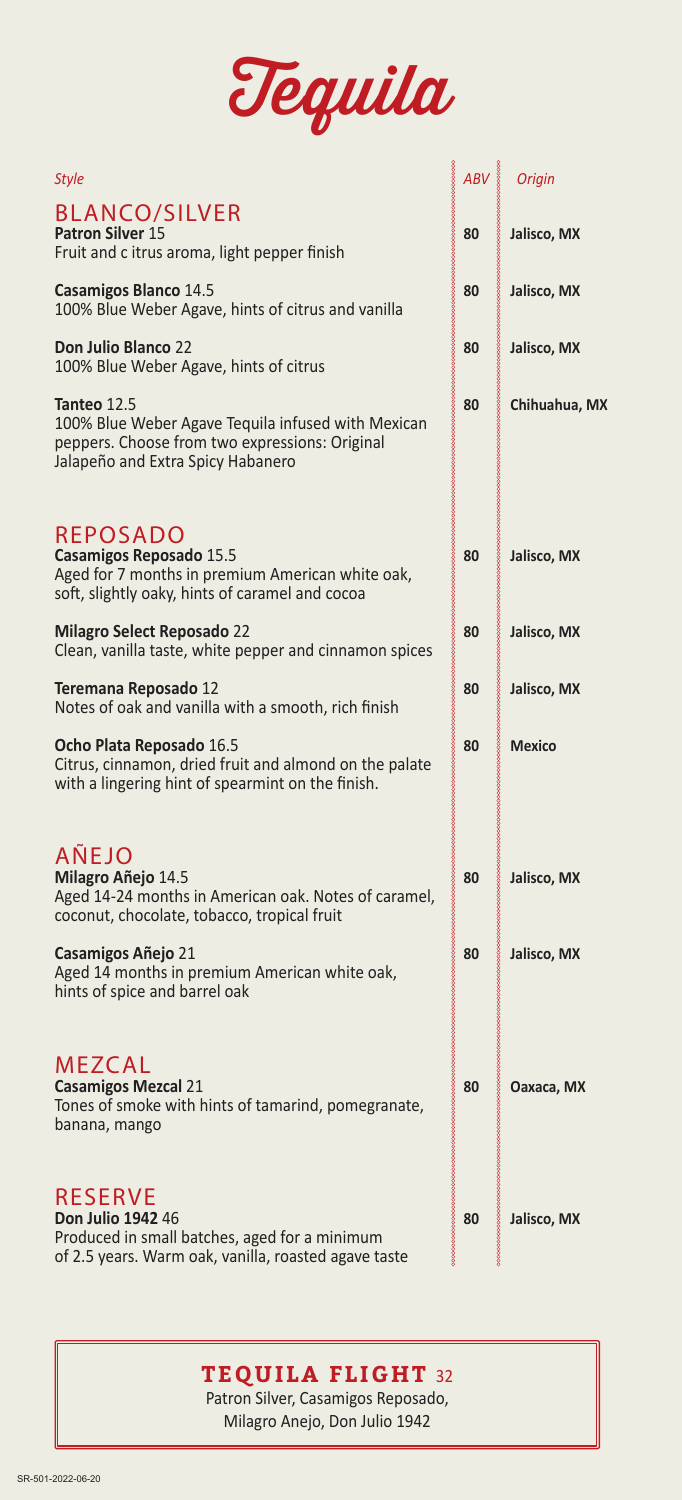

| SPARKLING + ROSÉ                                                   |    | Glass d <sup>B</sup> |  |
|--------------------------------------------------------------------|----|----------------------|--|
| <b>Avissi Prosecco</b> Veneto, Italy                               | 9  | 32                   |  |
| Juliette Rosé Provence, France                                     | 10 | 38                   |  |
| Luca Paretti Prosecco Veneto, Italy                                | 12 | 45                   |  |
| Luca Paretti Prosecco Rosé Veneto, Italy                           | 12 | 45                   |  |
| Veuve Clicquot Champagne Champagne, France                         |    | 130                  |  |
| <b>SPLITS + CANS</b>                                               |    |                      |  |
| <b>Korbel</b> California                                           | 8  |                      |  |
| Luca Paretti Prosecco Veneto, Italy                                |    | 20                   |  |
| Luca Paretti Prosecco Rosé Veneto, Italy                           |    | 20                   |  |
| <b>WHITE</b>                                                       |    |                      |  |
| Beringer White Zinfindel Helena, California                        | 10 | 38                   |  |
| Mezzacorona Pinot Grigio Veneto, Italy                             | 10 | 38                   |  |
| <b>Shades of Blue Riesling Mosel, Germany</b>                      | 10 | 38                   |  |
| <b>Benziger Chardonnay</b> Sonoma, California                      | 12 | 45                   |  |
| Joel Gott Sauvignon Blanc Sonoma, California                       | 14 | 52                   |  |
| <b>Kim Crawford Sauvignon Blanc</b><br>Marlborough, New Zealand    | 14 | 52                   |  |
| Rodney Strong Chardonnay Sonoma, California                        | 14 | 52                   |  |
| Santa Margherita Pinot Grigio Alto Adige, Italy                    |    | 55                   |  |
| <b>Meiomi Chardonnay California</b>                                |    | 55                   |  |
| <b>RED</b>                                                         |    |                      |  |
| <b>Estrella Merlot</b> California                                  | 10 | 38                   |  |
| J. Lohr Pinot Noir Monterey, California                            | 12 | 45                   |  |
| Decoy Merlot Sonoma, California                                    | 16 | 60                   |  |
| <b>Josh Cabernet</b> California                                    | 16 | 60                   |  |
| <b>Bodega Norton Malbec</b> Mendoza, Argentina                     | 16 | 60                   |  |
| Montinore Pinot Noir Willamette Valley, Oregon                     | 16 | 60                   |  |
| <b>Cline Ancient Vines Zinfandel California</b>                    |    | 45                   |  |
| <b>Petit Petite Syrah Blend</b><br>Lodi Central Valley, California |    | 50                   |  |
| La Crema Pinot Noir Sonoma Coast, California                       |    | 65                   |  |
| Ferrari-Carano Siena Red Blend Sonoma, California                  |    | 72                   |  |
| Jordan Cabernet Alexander Valley, California                       |    | 100                  |  |